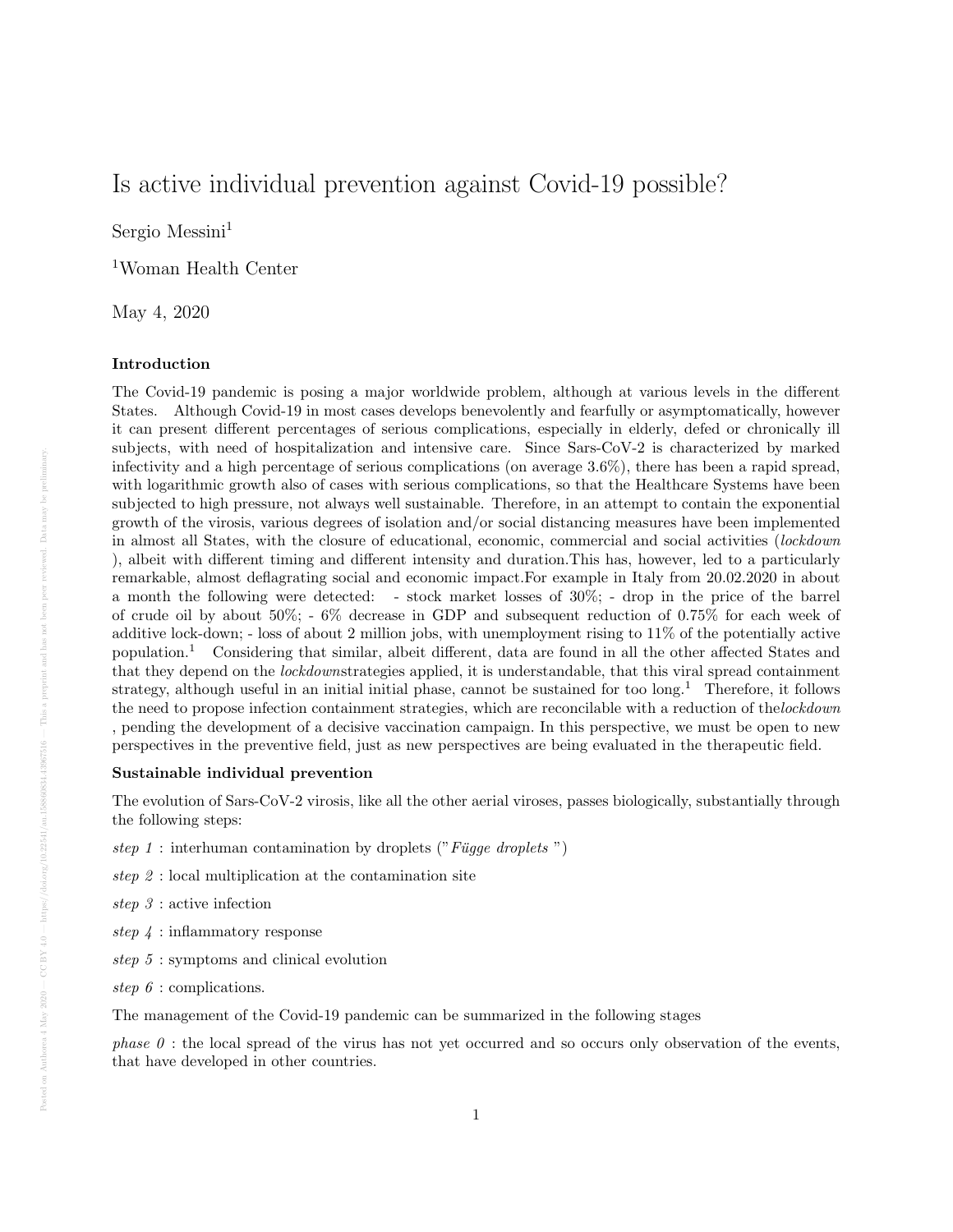phase 1 : beginning of the infection with rapid growth of cases; therefore application of social isolation measures (lockdown) for the prevention of step 1 (interhuman contamination) and, at the same time, commitment to increase the treatment possibilities of step  $\ell$  (serious complications)

phase 2 : flattening/descent of the virosis diffusion curve and reduction of cases of serious complication; therefore interruption of the and resumption of interhuman activities. In this phase specific therapy methods are developed to interact on steps 4 and5 . However remains the need for social distancing methods, associated with the recovery of interhuman contacts, to continue controlling step 1 (interhuman contamination).

In practice, these are the following passive contamination prevention methods: - personalized social isolation, aimed at subjects with Sars-CoV-2, also if asymptomatic, with electronic monitoring, through personalized geolocation methods; - maintenance of a minimum interpersonal distance, variously determined in distances between 1 and 3 meters; - use of protective face masks; - use of disposable gloves; - avoid touching mouth, nose or eyes

- frequent hand washing. 2,3

phase 3 : development of adequate vaccination and implementation of a vaccination campaign and therefore stop of the effects of the pandemic on populations.

In this evolutionary context, thinking of the phase 2 scenario, with the resumption of normal socio-economic activities, it makes sense to consider appropriate, to be able to add additional active prevention actions, pertaining to the second step of the infectious process (step 2 ), that is, the passing from contamination alone to clinically obvious infection, through local viral multiplication. Each virus exchanged contaminates the first arrival sites and will tend to multiply here. Only following consistent viral multiplication, does an infection take place, with all its pathophysiological consequences, linked to the inflammatory reaction. An important role is therefore represented by the size of the infectious load: if this is reduced, the clinical manifestations are equally reduced.4,5 In the presence of a favoring pathophysiological pabulum (co-pathologies), the infection can sometimes evolve, even in a serious and sometimes lethal way, instead of passing benignly and going out, following the inflammatory and immune response.<sup>5</sup> Therefore, intervening at the level of contamination, we can think of reducing or preventing the passage to infection, reducing the possibility of viral multiplication and, therefore, the infectious load, and, with this, all further potentially related events. Personal prevention could, therefore, be pursued not only in a passive way, with the reduction of the risk of exchange of contaminating droplets (facial masks, glasses, gloves, prevention of interpersonal distancing, disinfection, hand washing, etc.), but also in an active way, with the prevention of the passage from contamination to active infection, intervening in reducing the multiplication of the contaminating viral particles. In this scenario, three active personal prevention practice methods could be applicable by each one individually:

- probiotic prevention, by using Streptococcus salivarius k12
- phytotherapeutic prevention, through phyto-extracts of the root of Echinacea angustifolia
- thermal prevention, using the Messini thermo-prevention method.

All these methods, if applied regularly, result in a direct and/or in an interferon-mediated antiviral effect. So they can act as limiters of the viral contaminant share and, with this, participate in reducing viral multiplication (step 2) and preventing infectious development (steps  $3-4-5$ ).

## Prevention by oral probiosis (Streptococcus salivarius k12)

When evaluating a viral infection, we must not make the mistake of thinking that the pathogen arrives in a healthy territory, as it is free from microorganisms. In reality, it is necessary to think in terms of the relationships between microbial (bacterial, mycotic and  $/$  or viral) consortia.<sup>6</sup> In fact, if we evaluate the genome of each human subject, the specifically human eukaryotic one represents only 3.6%; the bacterial one is 9.5%; the viral one represents  $67.7\%$ .<sup>6</sup> Each of us, therefore, is, in reality, an integrated multi-being association, in which bacteria and viruses are present and essential to healthy human life. An infection, therefore, is not to be considered simply the afference of a pathogen and that's it, but it must be seen, as the interaction of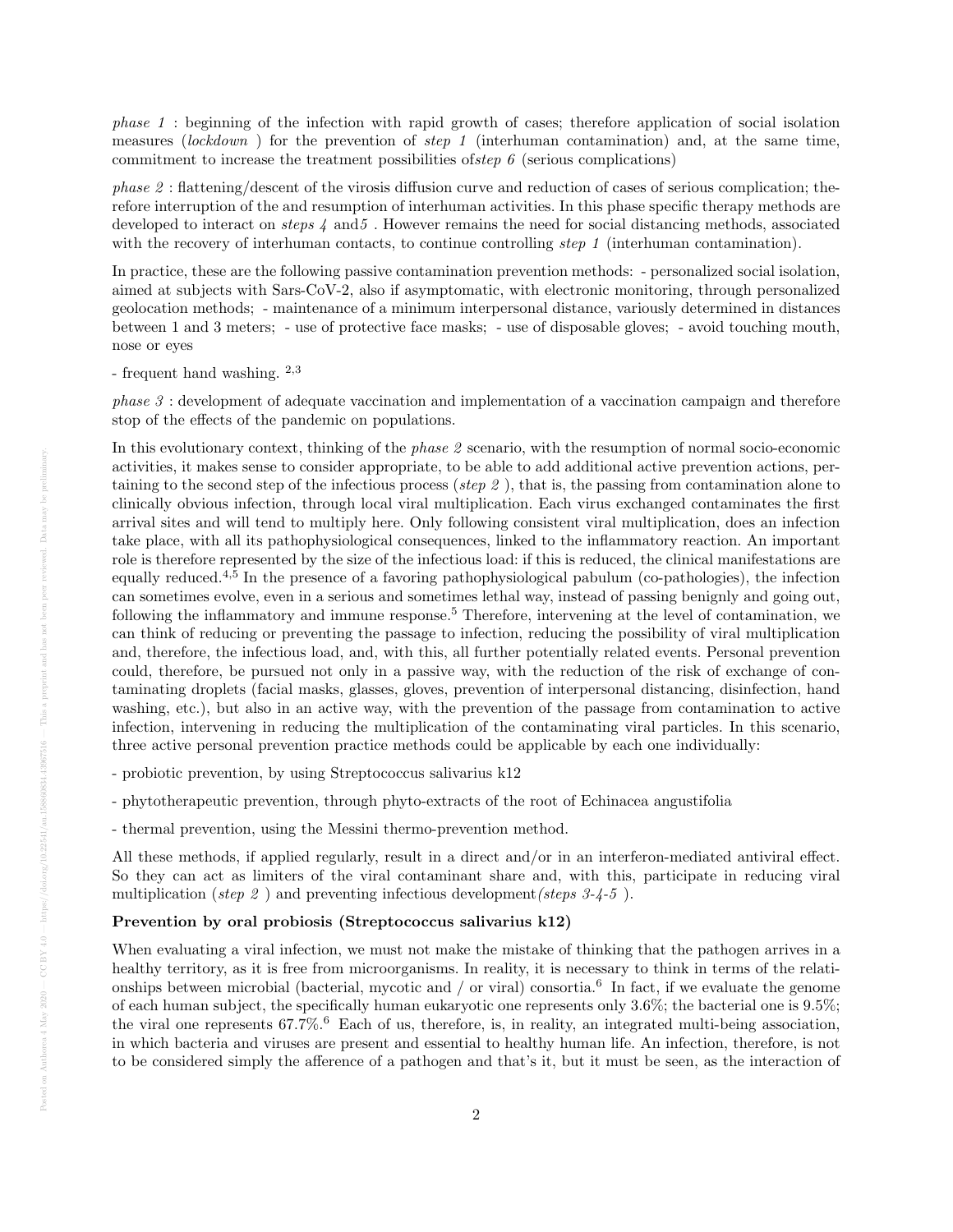a new microbe on the balance of the pre-existing resident bacterial and viral consortium. Therefore the new microbial agent can more easily spread to the contamination site, if the microbial consortium residing therein is already per se altered or anomalous. This may be one of the explanations, why Sars-CoV-2 in many cases does not give symptoms, in others only mild symptoms and in some, instead, serious symptoms and complications. The eubiotic oral microbiota, as resulting from the Human Oral Microbiome Database/HOMD ([www.homd.org](http://www.homd.org) ) is a complex consortium, which includes 619 taxa in 13 phyla, namely: Actinobacteria, Bacteroidetes, Chlamydiae, Chloroflexi, Euryarchaeota, Firmicutes, Fusobacteria, Proteobacteria, Spirochaetes, Synergistetes, Tenericutes.7,8 It is however characterized by a preponderant presence of Firmicutes of the genus Streptococcus, with the dominant species S. salivarius. The most documented Streptococcus salivarius in the world is the k12 strain. Through the release of bacteriocins (A2 and B), it antagonizes and counteracts the presence of a "pathogenic" oral bacterial consortium, characterized by the presence of species such as S. Pyogenes and Pneumococcus and by genera such as Moraxella and Haemophilus.<sup>9</sup> The oral microbiota in which the S. salivarius k12 strain is present is also characterized by the salivary presence of IFNγ higher than the average of the controls. This element strongly correlates with the ability of the k12 strain to reduce pharyngo-tonsillary recurrences and other viral respiratory diseases.<sup>9</sup> The lung microbiota both in healthy subjects and in pathology<sup>5,9,10,11</sup> is borrowed from the oral one. The stable and dominant presence of Streptococcus salivarius in the lung is an indication of eubiosis.9,10 The stable presence of S. Salivarius k12 in the oral consortium would suggest its presence also in the lung and the creation, therefore, in the respiratory district of an eubiosis, potentially anti-pathogens and so also anti-viral.<sup>9,10</sup> Therefore the probiosis with Streptococcus salivarius strain k12 can be proposed as a useful means to support an oral and consequently optimal lung microbiota, which collaborates to prevent the engraftment and multiplication of exogenous virosis, especially through the increase of the presence of salivary  $\gamma$ -interferon (IFN $\gamma$ ).

## Prevention by phyto-extracts of the root of Echinacea angustifolia

There are 9 species belonging to the genus Echinacea, but the most studied are three: Echinacea angustifolia, Echinacea purpurea and Echinacea pallida, all different from a botanical point of view, in composition and pharmacological activity, although similar in their clinical use. Echinacea has been better known to Europeans since the eighteenth century, while Native Americans have used it for much longer, for example, to heal wounds; in particular, the Cheyenne but also the Pawnee and Lakotah-Siux used it for sore throat, cough or as an analgesic.<sup>13</sup> Echinacea has several properties confirmed by research and these derive from the extremely eclectic composition of this family of plants in whose roots, but also in the aerial parts, there are several active ingredients that confer an immunostimulating, anti-inflammatory, antioxidant, antiviral<sup>14</sup> and antibacterial action . Echinacea purpurea root extracts are found to have immunomodulatory effects in experimental mouse models.<sup>15</sup> Specifically, the immunomostimulating action is determined by the polysaccharide fraction (echinacein , echinacoside ), which leads to an increase in leukocytes, macrophages with their ability to engulf pathogens, and NK (Natural Killer ) lymphocytes, capable of recognizing and destroying, for example, virus infected cells.<sup>14</sup> In particular, echinacein determines an anti-inflammatory action, while polyphenols and chicory acid an indirect free radicals activity, which protects the collagen, the main constituent of the human connective tissue.<sup>16</sup> The antiviral activity, on the other hand, is attributable to the generic ability of this plant to interact with the macrophage metabolic pathways of production of interferon α and β, capable of inhibiting the replication of viruses inside the infected cells and specifically to the chicoric acid and caffeic acid, as well as its derivative, echinacoside, substances that tend to hinder the aggression of viruses.<sup>17</sup> In fact, in virus infected cells, all Echinacea extracts increased the inducible amount of nitric oxide synthase (iNOS) and this effect varied, according to the type of extraction preparation. The results suggest that any potential antiviral activity of Echinacea spp. extracts are probably not mediated by direct induction of type I interferon, but rather involve iNOS.<sup>18</sup> Oral preparations containing hydro-alcoholic extracts of Echinaceae purpureae and Echinaceae pallidae root, administered 6 days before exposure to the influenza-A virus, expresses immunomodulatory activity and is a potent inhibitor of the pathology of the virus in vivo.<sup>19</sup> The documented antiviral immunomodulatory action of Echinacea extracts, could also be correlated with its prebiotic action on the human microbiota due to the presence in the Echinacea root extracts of inulin-type fructans  $(ITFs)$ .<sup>20</sup> Therefore, the antiviral activity of Echinacea extracts is overall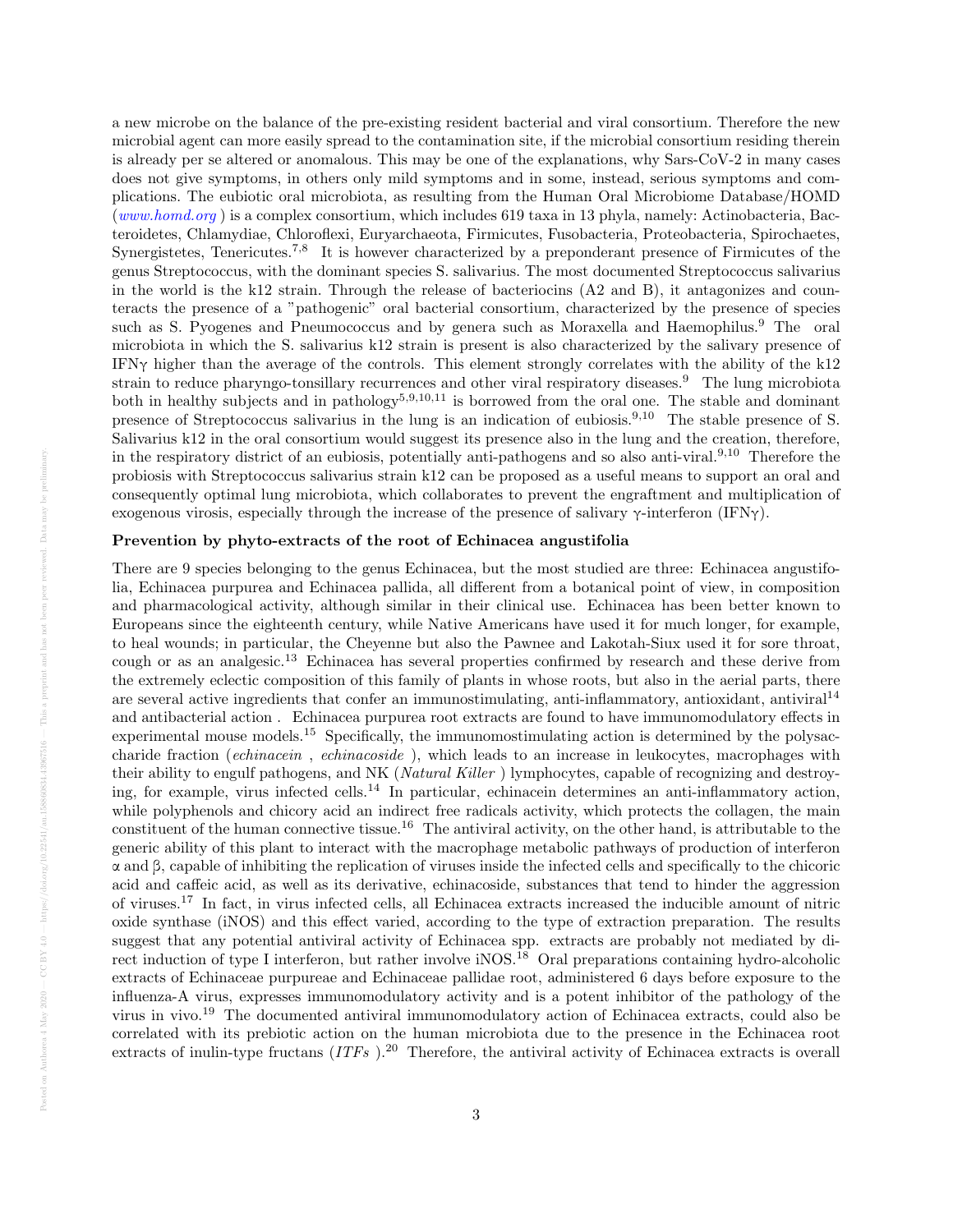documented. Consequently, the administration of Echinacea angustifolia preparations can be proposed as a preventive antiviral aid.

## The Messini thermo-prevention

The SARS-CoV2, even if it is most aggressive, is still a Coronavirus, with capsid structure and lipid envelope.6,12,21 Like other coronaviruses, SARS-CoV-2 has four structural proteins, known as: protein S (spike), E (envelope envelope), M (membrane) and N (nucleus); protein N contains the RNA genome while proteins S, E and M together create the viral envelope.<sup>12</sup> Coronaviruses, together with Rhinoviruses and Orthomyxoviruses, are often implicated in respiratory diseases of common cold, which, more often, appear mainly in cold seasons, or in periods of sudden thermal decrease. They mainly affect the upper respiratory tract, and, first of all, initially, the mucous membrane of the nasal and paranasal cavities in particular and/or of the larynx. Alphacoronavirus and betacoronavirus are distinguished; some cause mild diseases of the upper respiratory tract, including the common cold (229E, NL63, OC43, HKU1); others underlie far more serious respiratory diseases (Sars-CoV, Mers-CoV, Sars-Cov-2). Almost all these viruses, can be defined as "cryophilic" (cold loving), that is, they prefer and survive better at temperatures of around 33-35°C or lower; therefore they prefer the mucous membranes of the "colder" or "more easily cooled" bodily territories, that is, whose average temperature is lower than the average basal endocorporeal human standard (37°C). Coronavirus dried on smooth surfaces retains its vitality for over 5 days at temperatures of 22-25°C and relative humidity of 40-50%, that is the typical typology of air-conditioned rooms.<sup>25</sup> Conversely, the viability of the virus is rapidly lost  $(> 3 \log 10)$  at higher temperatures and higher relative humidity (for example: 38°C and relative humidity> 95%). The improved stability of the Sars-CoV at low temperature and low humidity environment can facilitate its transmission even in communities in the subtropical area (such as Hong Kong) in air-conditioned environments.<sup>27</sup> Moreover, innate immune defenses, however, have a temperature-dependent efficacy in limiting the replication of common cold viruses: it increases with hot temperature.<sup>27</sup> In fact, it is documented that hyperthermia induces endogenous production of γ-interferon (IFN $\gamma$ ), with a consequent antiviral effect.<sup>29,30,31</sup> Yamaya M.'s 2019 work on the effects of high temperatures on the replication of seasonal or pandemic human influenza virus<sup>32</sup> is particularly interesting, but, above all, the very recent February 2020 work published by Wang, reports, that the diffusion difference of the new coronavirus Sars-CoV-2 in different Chinese cities, correlate with its temperature. As a result, the minimum temperature increase of 1°C correlates with the reduction in the cumulative number of cases by a factor of 0.86 and at a temperature of 38°C the virus quickly loses its activity.<sup>33</sup> Even if the spread of viral pathologies of the airways, and in particular of the more serious ones, such as the recent pandemic from coronavirus Sars-CoV-2, cannot be influenced only by the ambient temperature, however the correlations existing between the spread of the virosis and environmental temperatures are documented.<sup>34</sup> These epidemiological evaluations are consistent with the potential of the use of hyperthermic treatment, not so much as therapy of acute pathologies already in place, but for prophylactic/preventive purposes. The Messini thermo-prevention method has been proposed for the prevention of seasonal common cold diseases,<sup>35</sup> but, considering the common structural bases with the other coronaviruses, it can be sensibly considered, to be also suitable for an active auxiliary personal prevention against Sars-Cov-2. The thermo-prevention, therefore, consists of individually heating the upper respiratory tract several times daily, so as to reduce the viral contaminating share, reducing or preventing its multiplication. This favors the interruption of the evolution from contamination to infection. This can be simply achieved by heating the nose, jaws, ear cavities and throat by means of a flow of hot air, generate, for example, by a simple hairdryer with at least 600 watts of power. The 70-80°C hot air-flow produced by hair dryers easily allows increasing the temperature of the affected areas to over 40-43°C. Such applications, repeated daily and regularly for two minutes, at least 4 times a day, allow effective active prophylaxis. The Messini method <sup>35</sup> suggests, therefore, the heating of the territories of the nasal cavities, of the areas of the frontal and maxillary sinuses, followed by the jaws with open mouth, subsequently of right and left ear, finally the right and left lateral cervical region with hot air flow at about 70-80°C, so that in these areas a temperature higher than  $40-43^{\circ}\text{C}$  is obtained. So is it possible to contrast the "vital" and replicative biological capacities of the "cryophilic" viruses, both directly, interfering with the viral capsidic structure,  $22,23,24,26$  and indirectly by increasing the local production of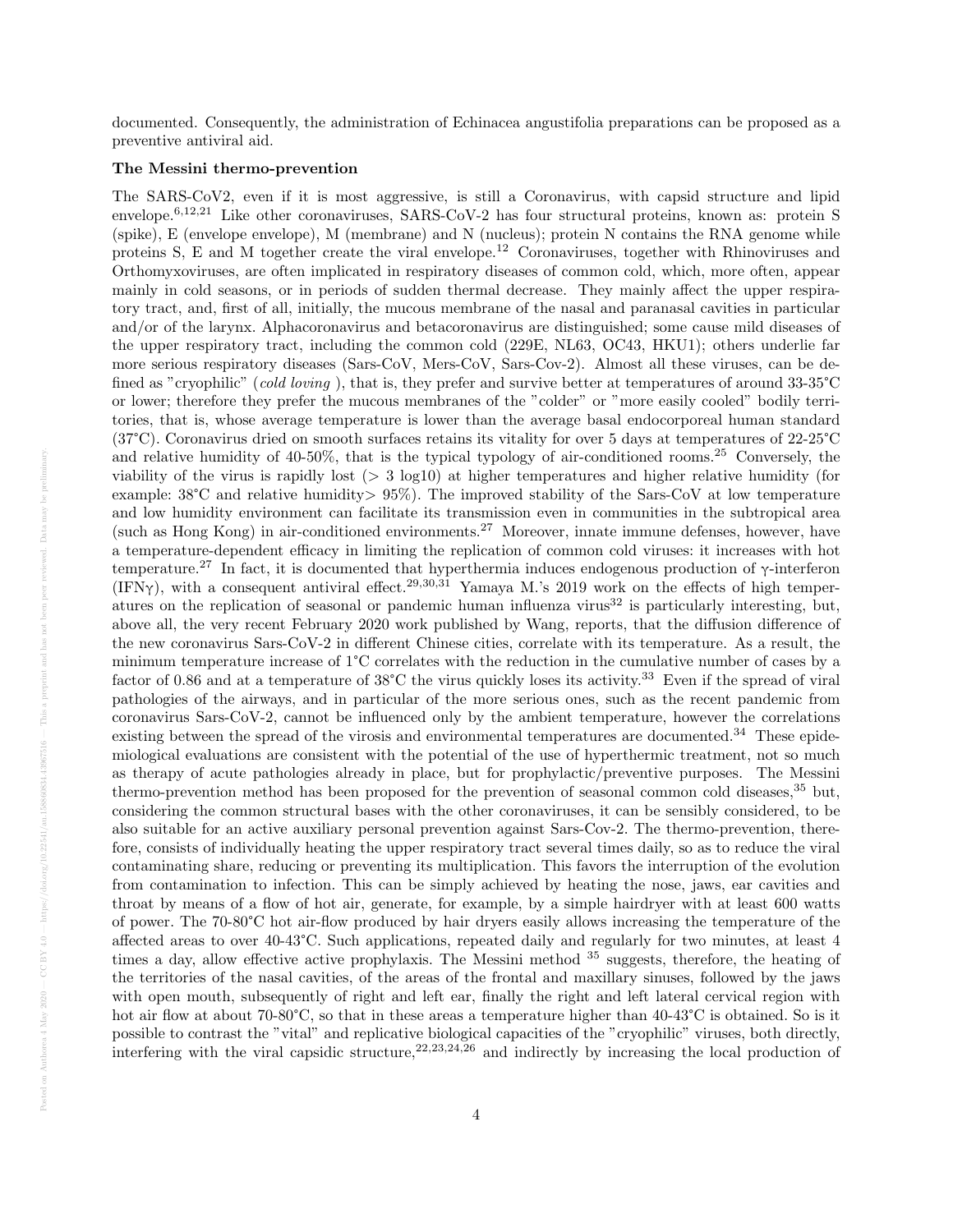IFN $\gamma$  ( $\gamma$ -Interferon).<sup>28,29,30,31</sup> Obviously the result can only be obtained with a regular use of the method and, therefore, it is intrinsically subjective and dependent on individual diligence.

## Conclusions

In the context of a phase 2 of loosening the *lockdown* for the Covid-19 pandemic, it is reasonable to propose, to add to the expected strategy of social distancing, which seeks to reduce the inhuman spread of the virus (step 1 ), also active personal preventive strategies, which seek individually and daily to reduce the contaminating viral load, reducing the risk of passing from contamination to active infection ( $step2$ ). This additional active individual prevention takes the form of three proposals: probiotic prevention, by means of Streptococcus salivarius k12; phytotherapeutic prevention, through phyto-extracts of the root of Echinacea angustifolia; thermal prevention, using the Messini thermo-prevention method.

## Conflict of interest

The author declares no conflicts of interest

## **REFRENCES**

1) Weissensteiner Alex

Covid-19 e i suoi effetti sui mercati finanziari e sull'economia reale

Webinar 07 Aprile 2020https://global.gotomeeting.com/join/418832365

2) Direzione generale della Prevenzione sanitaria - Ministero della Salute Repubblica Italiana

Covid-19 - Raccomandazioni per gli operatori sanitari

05 Aprile 2020http://www.salute.gov.it/portale/nuovocoronavirus/dettaglioContenutiNuovoCoronavirus.jsp?lingua=italiano&

3) Direzione generale della Prevenzione sanitaria - Ministero della Salute Repubblica Italiana

Covid-19, domande e risposte - Ministero della Salute

11 Aprile 2020

http://www.salute.gov.it/portale/nuovocoronavirus/dettaglioFaqNuovoCoronavirus.jsp?lingua=italiano&id=228#4

4) Spriano Paolo

COVID-19: la relazione tra carica virale.sintomi e gravità della malattia

14 aprile 2020 Univadishttps://www.univadis.it/viewarticle/covid-19-la-relazione-tra-carica-virale-sintomi-e $gravita$ -della-malattia-717757?utm\_source=shareNews&utm\_medium=social&utm\_campaign=shareNews

5) Matricardi P.M. et alii

The first comprehensive immunological model of Covid-19: implication for prevention, diagnosis and public health measures

25 april 2020 preprints202004.0436https://www.preprints.org/manuscript/202004.0436/v1

6) Pagliarulo C.

Impariamo a conoscere il nuovo Coronavirus

06 marzo 2020 https://www.unisannio.it/sites/default/files/sito/articoli/COVID-19.pdf.pdf

7) Dewhirst F. E. Et alii

The Human Oral Microbiome

Journal of Bacteriology, Oct. 2010; 192-19:5002-17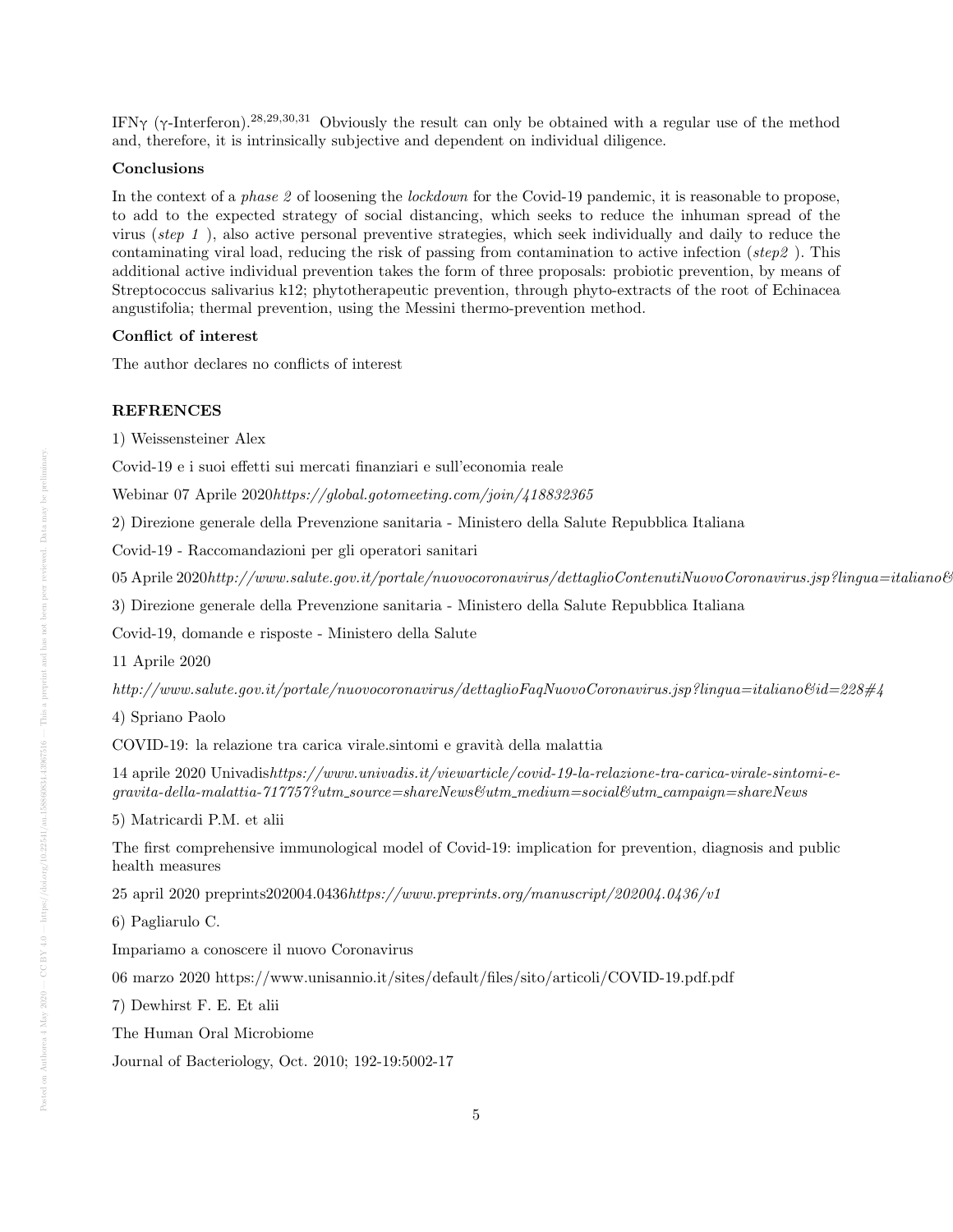0021-9193/10/\$12.00 doi:10.1128/JB.00542-10

8) Chen T. Et alii

The Human Oral Microbiome Database: a web accessible resource for investigating oral microbe taxonomic and genomic information

Journal of biological databases and curation 06 Juli 2010

doi:10.1093/database/baq013

https://www.ncbi.nlm.nih.gov/pmc/articles/PMC2911848/

9) Di Pierro F.

Possibile ruolo dello Streptococcus salivarius K12 nelle infezioni respiratorie virali e nella costruzione di un microbiota polmonare sano

Webinar 18 April 2020https://vimeo.com/399227608/bf7a93df52

10) Beck J. M. Et aii

The microbiome of the lung

Transl. Res. 2012: 160(4): 258-66

doi: 10.1016/j.trasl.2012.02.005

11) Chillemi G.

Il microbiota polmonare, panoramica del microbiota "sconosciuto"

Microbiologia Italia 21 febb 2020

https://www.microbiologiaitalia.it/batteriologia/il-microbiota-polmonare-panoramica-del-microbiota-sconosciuto/

12) Chatterjee S.

Understanding the nature of variations in structural sequences coding for spike (S) envelope (E), membrane (M), and nucleo-capsid (N) proteins if Sar-CoV-2

28 march 2020

https://www.researchgate.net/publication/340264308 Understanding the Nature of Variations in Structural -Sequences coding for Spike S Envelope E Membrane M and Nucleo- capsid N Proteins of SARS-CoV-2

13) Guna lifestyle

Echinacea un antibiotico naturale

https://guna.com/it/guna-lifestyle/echinacea-un-antibiotico-naturale/

14) Firenzuoli, F.

Fitoterapia. Guida all'uso clinico delle piante medicinali.

2009 Elsevier (Ed.). pp.571

15) Cadz MP at alii

Echinacea purpeurea root exracts increases tumor necrosis factor production by Concanavalin-A activated murine splenocytes

J Med Food. 2019 Nov;22(11):1146-1150. doi: 10.1089/jmf.2019.0065

16) Campanini, E.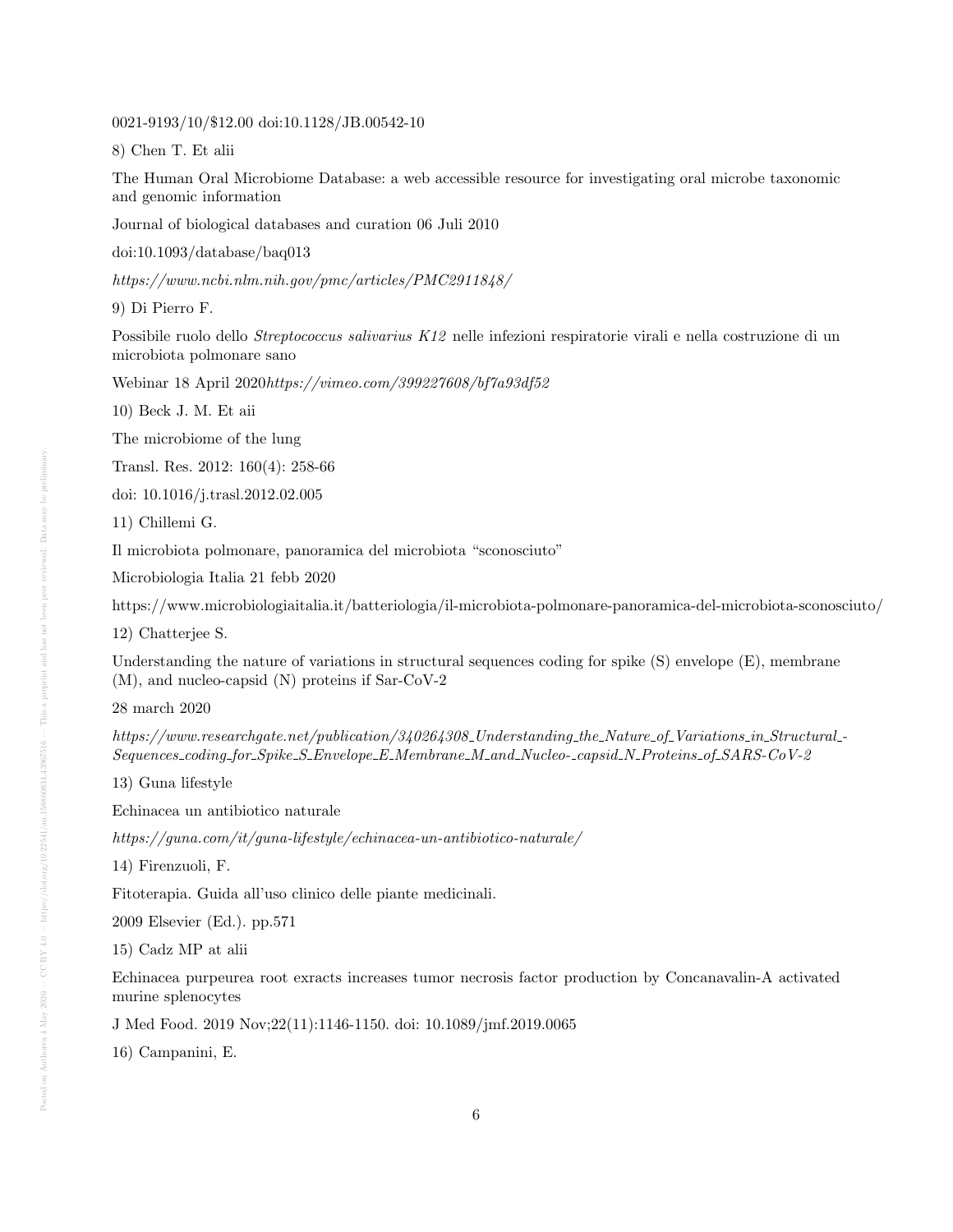Dizionario di fitoterapia e piante medicinale. II edizione.

2005 Tecniche Nuove (Ed.). pp.635

17) McCann DA et alii

Cytokine- and interferon-modulating properties of Echinacea spp root tinctures stored at -20 degrees C for 2 years

J Interferon Cytokine Res 2007 May; 27(5): 425-36

18) Senchina DS et alii

Effects of Echinacea extracts on macrophages antiviral activities

Phytother Res. 2010 Jun;24(6):810-6. doi: 10.1002/ptr.2991

19) Bodinet C

Effect of oral application of an immunomodulating plant extract on influenza virus Type A Infection in mice

Planta Med.2002 Oct;68(10):896-900

20) Dobrange E et alii

Fructans as immunomodulatory and antiviral agents: the case of Echinacea

Biomolecules.2019 Oct 16;9(10). pii: E615. doi: 10.3390/biom9100615

21) Universit`a Vita e salute San Raffaele Milano

03 marzo 2020https://www.unisr.it/news/2020/3/viaggio-al-centro-del-virus-come-e-fatto-sars-cov-2

22) Nuove evidenze sulla prevenzione del raffreddore comune

Obiettivo ECM - September 2009

23) Redazione MyPersonalTrainer

Virus del raffreddore

Mondadori Media SpA – 27.01.2020

24) Foxman EF et alii

Temperature-dependent innate defense against the common coldvirus limits viral replication at warm temperature in mouse airway cells

Proc Natl Sci USA 2015 Jan 20; 112(3): 827-32

25) Ikäheimo T.M., et alii

A decrease in temperature and humidity precedes human rhinovirus infection in a cold climate

Viruses 02 Sept 2016

26) Casanova L.M. et alii

Effects of air temperature and releative umidity on coronavirus survival on surfaces

Am. Soc Microbiol. Applied and environmental microbiology 2010; 76(9): 2712-17

27) Chan K.H. et alii

The effects of temperature and relative humidity in the viability of SARS Coronavirus

Hindawi Publishing Corporation Advances in Virology 2011, Article ID 734690